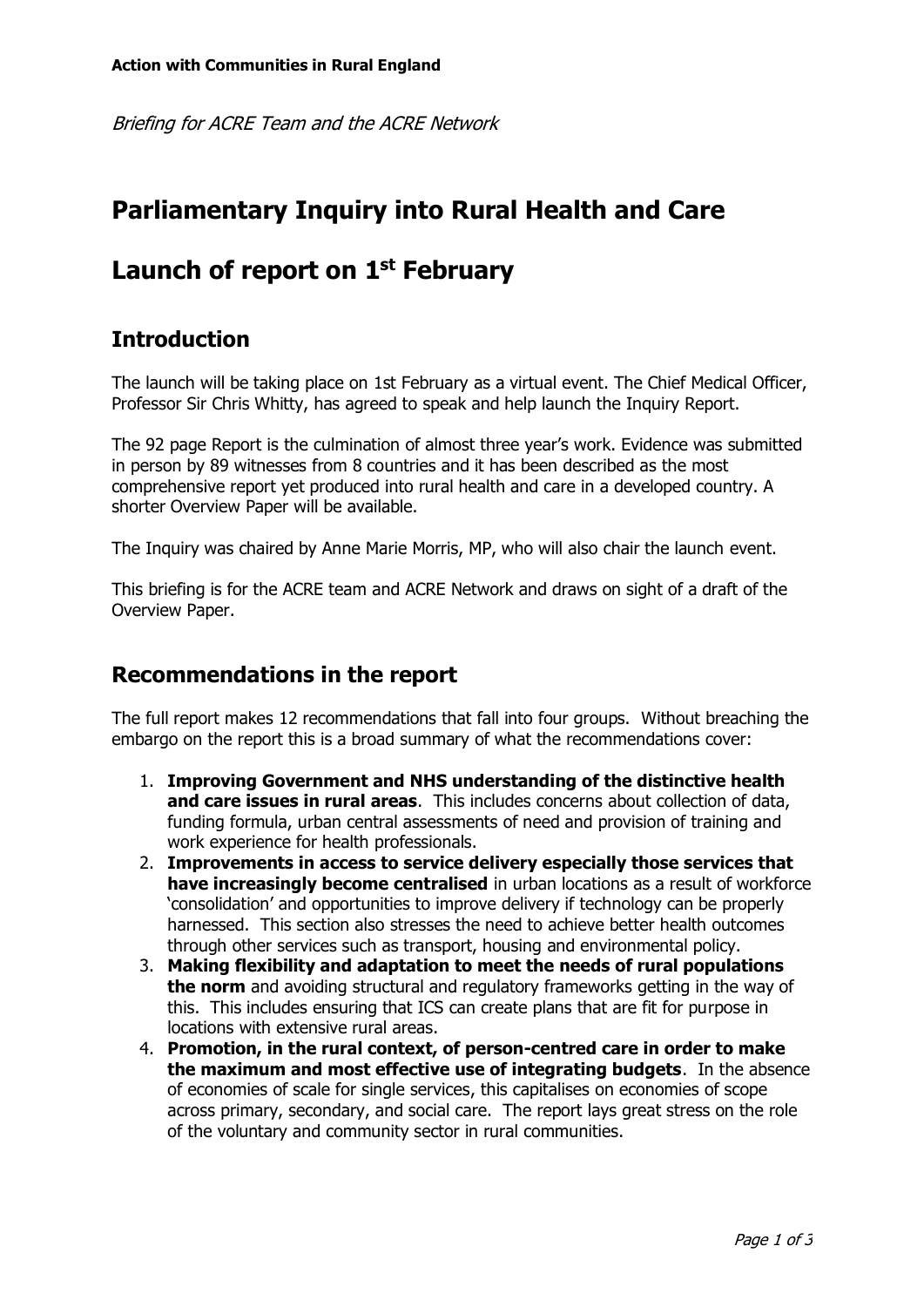## **ACRE supporting statement / commentary**

ACRE is a national Network of 39 organisations, one in each traditional County and a single national charity that represents the Network to Government.

Almost every organisation in the Network is actively involved in supporting rural communities with local health and social care initiatives. This ranges from running networks of social prescribers on behalf of the NHS in one county, through support for local good neighbour schemes in another, to development of micro-procurement of social care in rural villages throughout a large rural county. Many also act as enabler and support to the wider voluntary sector in working with the NHS and Social Care to improve local services.

We warmly welcome the Inquiry Report and especially the recommendations to Government to develop a better understanding of the health and care needs of rural communities. As a network we have been actively supporting rural communities in local initiatives to create flexibility in the way delivery is organised to rural communities. The ability to tailor the organisation of services to meet the needs of rural people is essential if they are not going to continue to be overlooked.

We endorse the Report's emphasis that nobody should be disadvantaged in their access to health and care services due to where they live. Many rural people have seen local access to services drain away in recent years and have come to accept that they will always have second rate access compared to those in urban areas. The Report rightly places great emphasis on the NHS being a truly national service, not one that is first class for urban areas but under-resourced and inaccessible to the 17% living in rural areas.

We look forward to working with the NHS and the National Centre for Rural Health and Care nationally to help bring about a national strategy for delivery of rural health and care services. Our Network of 38 local organisations stands ready to support local Integrated Care Systems and Integrated Care Boards to do the same at local level.

#### **ACRE calls to Government**

During the passage of the Health and Care Bill ACRE has worked with Parliamentarians to place a Duty on Integrated Care Boards both to work with their neighbouring Boards over access to services for those living in rural areas and also a requirement to 'rural proof' their strategies and plans.

**We call on Government to:** place a specific duty on all NHS organisations (national and local) and social care authorities to produce rural impact assessments of their plans and strategies, especially when these involve the consolidation of services. Whenever there is a risk of access for rural people being compromised, mitigation plans must be put in place to prevent this.

## **Social media line**

Landmark report into delivery of health and care services shines a spotlight on how many rural areas are left behind. Nobody should be disadvantaged by where they live when accessing essential services, and yet this is what happens to rural people.It's time for change & we support the proposals made.